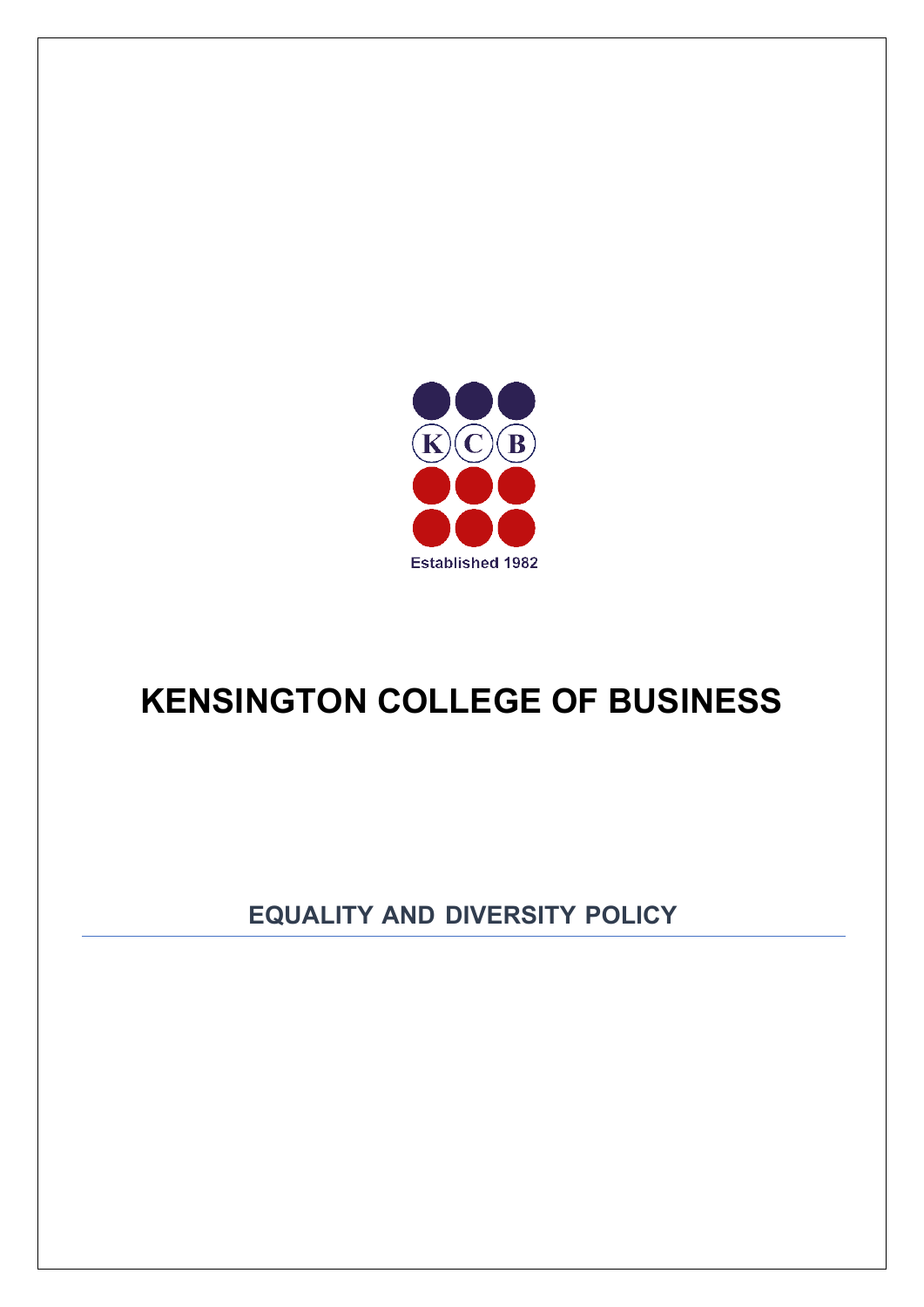# **Table of Contents**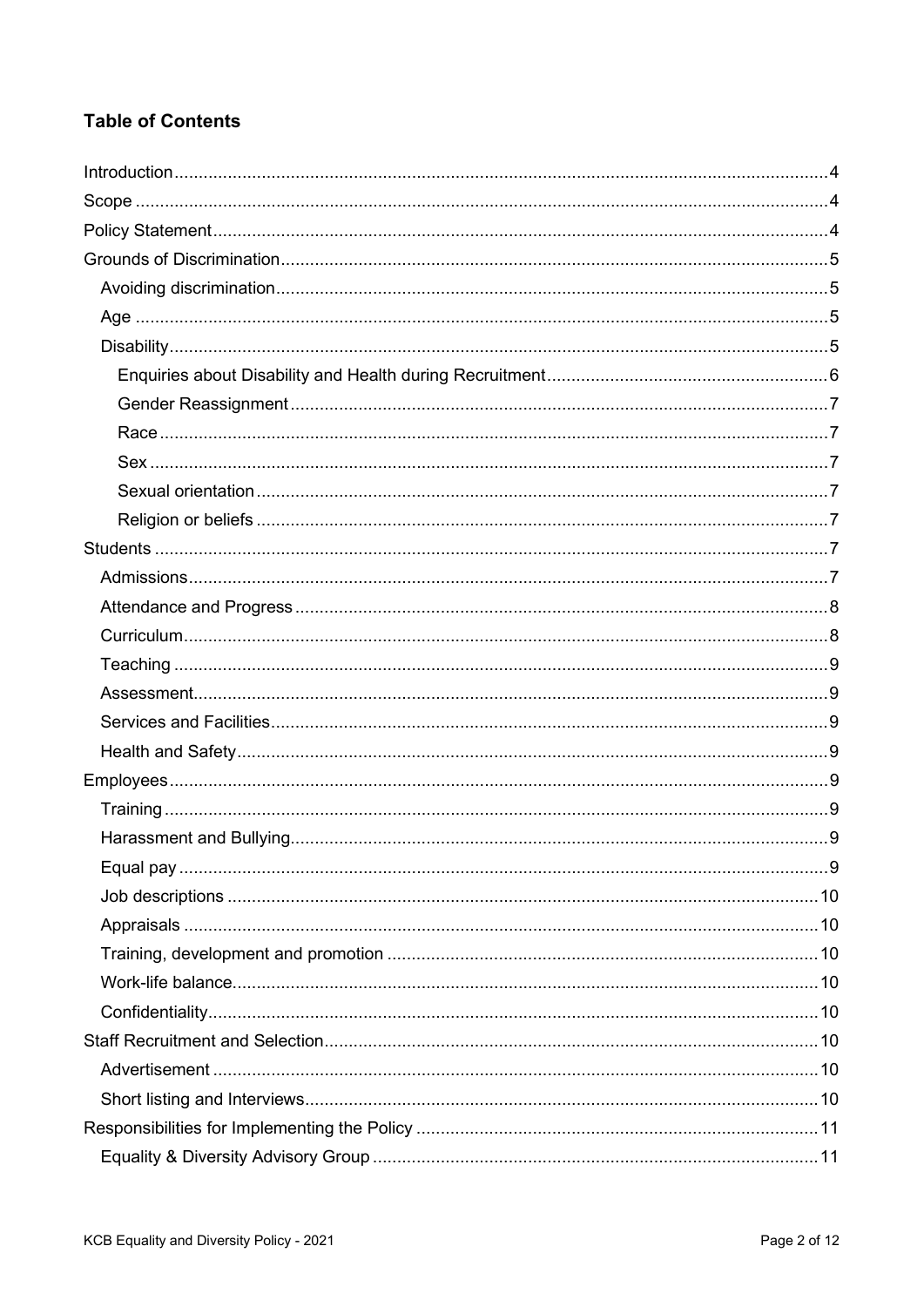| <b>Students</b> |  |
|-----------------|--|
|                 |  |
|                 |  |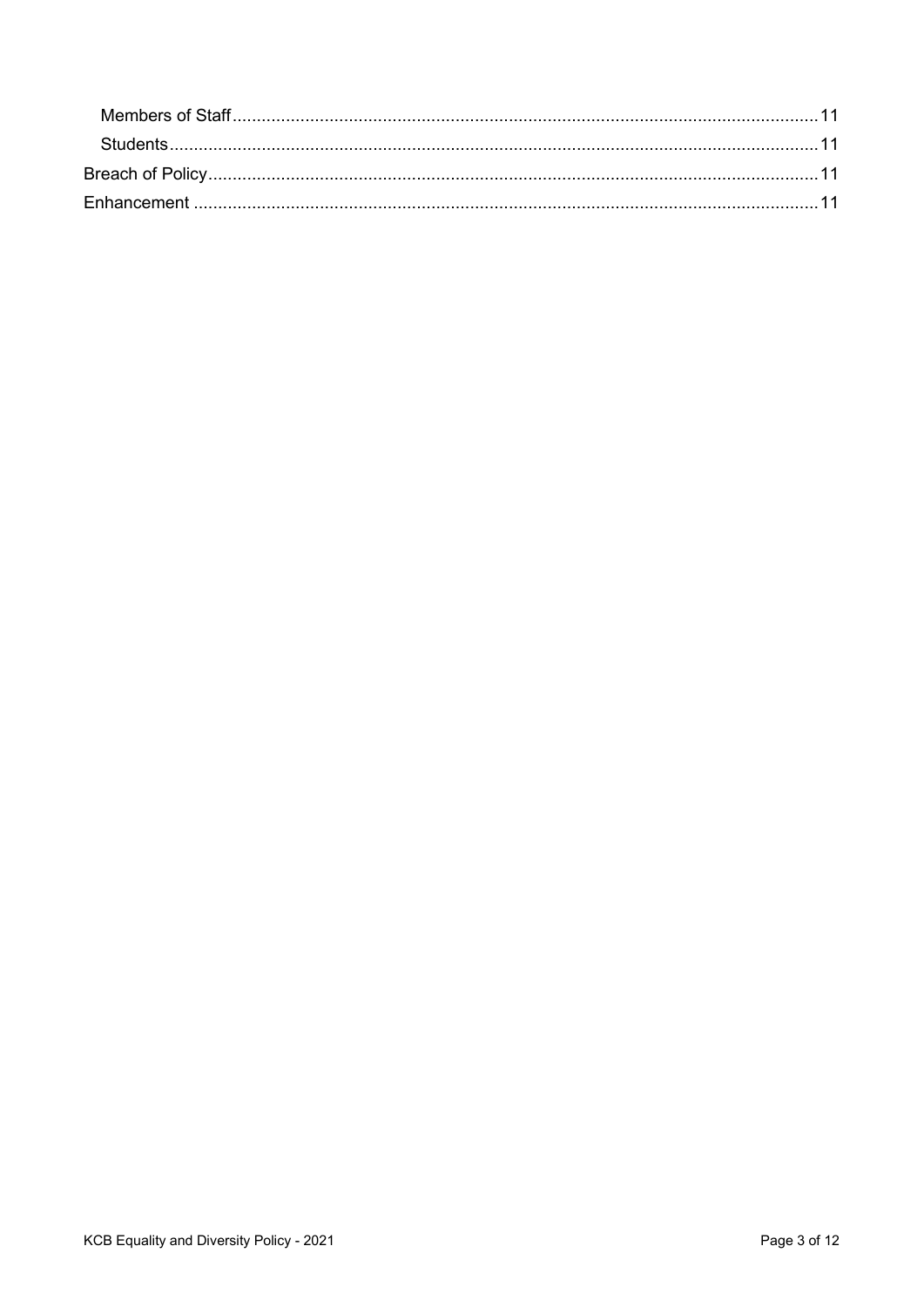## <span id="page-3-0"></span>**Introduction**

The College is committed to providing an environment that promotes equality of treatment and opportunity for all members of staff, applicants, students and visitors. Throughout the processes of application, registration / enrolment, course delivery and assessment, and in all related administrative work the College shall strive to ensure that none of the above shall be discriminated against, victimised or harassed.

#### <span id="page-3-1"></span>**Scope**

This policy applies to all members of staff, applicants, students and visitors, and insofar as is practically possible, to contractors, service providers and any other persons indirectly involved in the functions of the College, but within our influence.

## <span id="page-3-2"></span>**Policy Statement**

The College aims to ensure that all people are treated fairly on the basis of merit irrespective of age, disability, gender reassignment, marriage and civil partnership, pregnancy, maternity or paternity, race, religion or belief, sex, sexual orientation, socio-economic background.

The College wishes to provide a positive working and learning environment where diverse skills and experiences are applied to learning and teaching, support services, administration and management.

Applicants should have confidence that their applications (for study or employment) will be considered fairly and professionally, without bias, and on the basis of merit.

All staff and students should have equal access to the full range of institutional facilities and adjustments to working practices and delivery of education are considered wherever appropriate in order to accommodate a diverse College community.

An effective Equality and Diversity Policy requires the active support of the entire College community. The Board of Governors has ultimate responsibility, managers have direct day-to-day responsibility, and all members of staff and students have personal responsibility for its implementation, as outlined herein.

The College aims to ensure not only that students have a comfortable and secure environment in which to learn but also that those from different nations and/or backgrounds who may not be familiar with equality and diversity related legislation are made aware of their rights in the UK and given the confidence to demand that they be respected both within and outside of the College.

The College will take reference to relevant legislation and best-practice advice, including:

- Equality Act (2010)<sup>1</sup>
- Disability and the Equality Act (2010)  $2$
- Disciplinary Discrimination Act  $(2005)^3$

<sup>1</sup> [http://www.homeoffice.gov.uk/equalities/equality-act/ ;](http://www.homeoffice.gov.uk/equalities/equality-act/)

[http://www.legislation.gov.uk/ukpga/2010/15/pdfs/ukpga\\_20100015\\_en.pdf](http://www.legislation.gov.uk/ukpga/2010/15/pdfs/ukpga_20100015_en.pdf) (03/09/2013)

<sup>2</sup> <http://www.legislation.gov.uk/uksi/2010/2128/contents/made> (03/09/2013)

<sup>3</sup> <http://www.legislation.gov.uk/ukpga/2005/13/contents> (03/09/2013)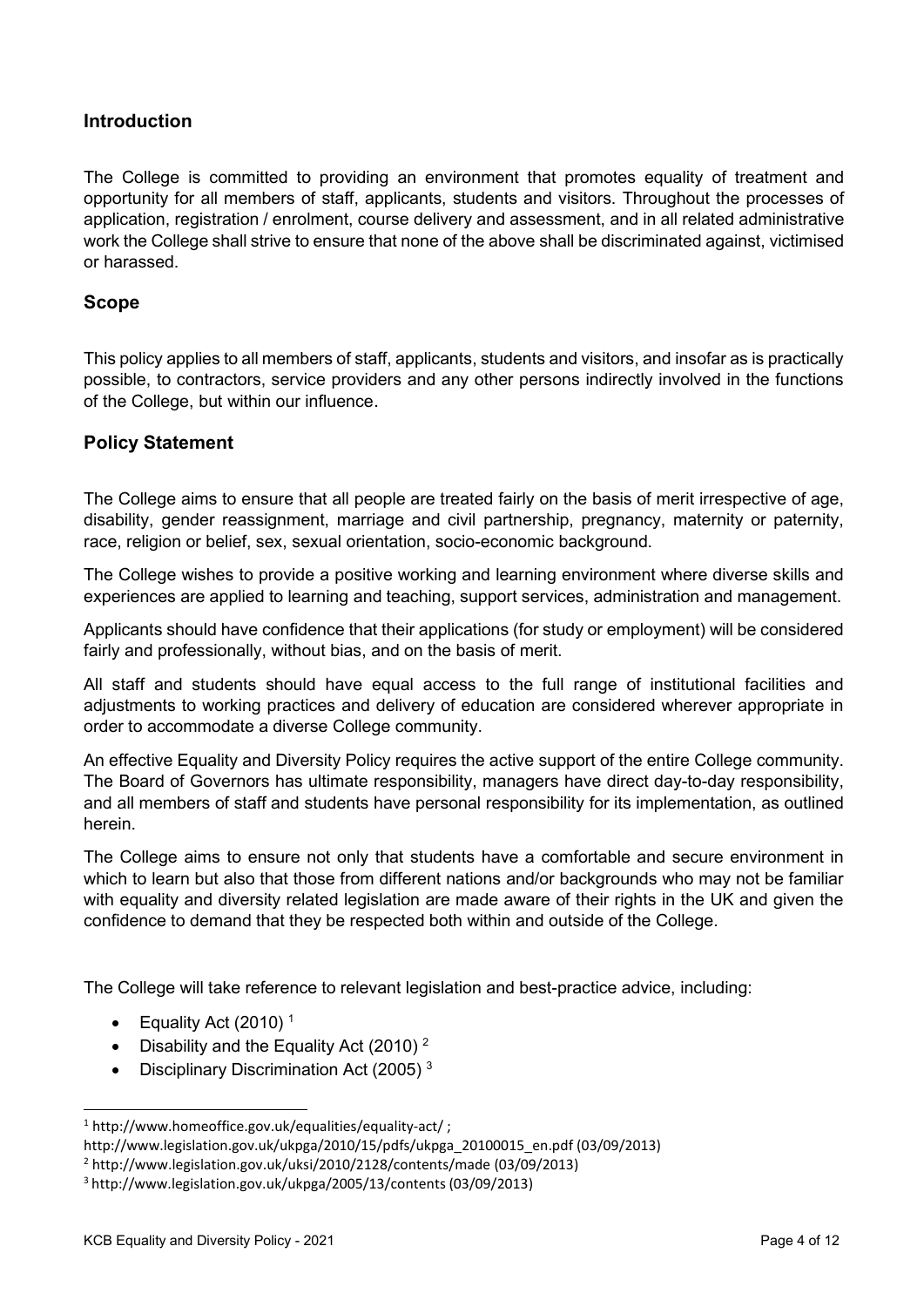- Employment Equality (Age) Regulations (2006)<sup>4</sup>
- Human Rights Act (1998)<sup>5</sup>
- Race Discrimination Act (Amendment) (2000)<sup>6</sup>
- Racial and Religious Hatred Act (2006)<sup>7</sup>
- Sex Discrimination Act (Amendment) Regulations (2008)<sup>8</sup>
- Special Education Needs and Disability Act (2001) <sup>9</sup>

## <span id="page-4-0"></span>**Grounds of Discrimination**

## <span id="page-4-1"></span>Avoiding discrimination

Any member of staff, job applicant, student and prospective student, or visitor who believes that they may have been the victim of discrimination, harassment or victimisation shall have full right of protection under the College's Grievance Policy (published under "Student Welfare and Conduct Policy" - staff should refer to the Employee Handbook). Complaints can be made formally or informally, directly to staff or in writing, and anonymously (if required) in the hope that giving a range of options will encourage students who feel that they may have been unfairly treated to come forward.

## <span id="page-4-2"></span>Age

The College will not discriminate against any member of staff or student; prospective student or job applicant because of age (or perceived age).

The College will not use age, age-related criteria or age ranges in any publicity material or staff recruitment advertisements (internal or external) unless it is to take positive action.

Applications to study will be judged solely on the basis of the entry criteria, as set out in the Admissions Policy; members of staff shall be recruited and subsequently have equal rights to training, promotion and other aspects of career development based on merit. Age will not be used to justify a failure to promote or train a member of staff.

The College's normal retirement age is 65 for men and 60 for women.

The College will accept applications from those under the age of eighteen if they will be eighteen at the time of admission.

## <span id="page-4-3"></span>**Disability**

The College will not discriminate against members of staff, students, job applicants, prospective students, or visitors because of a disability, or perceived disability. The College welcomes applications from people with disabilities, values the contribution of existing staff and students with disabilities, and will treat staff and students fairly should they become disabled during the course of their study or employment.

A student is not required to inform the College of any disability that they may be aware of, whether it directly affects their study or otherwise. It is not advisable for a student to subsequently claim academic dispensation for assessment previously undertaken on the basis of disability which they

<sup>4</sup> <http://www.legislation.gov.uk/uksi/2006/1031/contents/made> (03/09/2013)

<sup>5</sup> <http://www.legislation.gov.uk/ukpga/1998/42/contents> (03/09/2013)

<sup>6</sup> <http://www.legislation.gov.uk/ukpga/2000/34/contents> (03/09/2013)

<sup>7</sup> <http://www.legislation.gov.uk/ukpga/2006/1/contents> (03/09/2013)

<sup>8</sup> <http://www.legislation.gov.uk/uksi/2008/656/contents/made> (03/09/2013)

<sup>9</sup> <http://www.legislation.gov.uk/ukpga/2001/10/contents> (03/09/2013)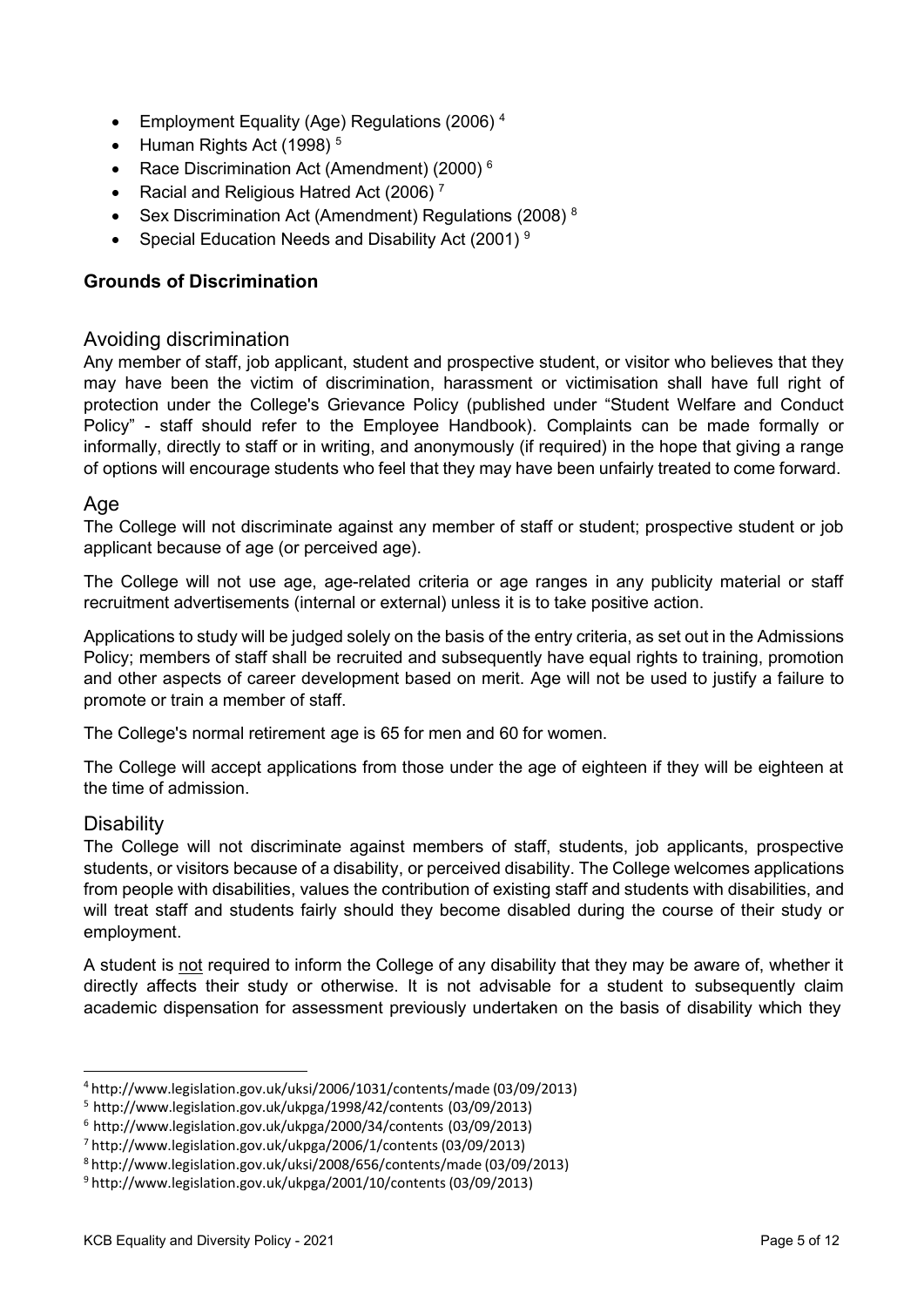were previously aware of but failed to inform the College, though such requests will be considered on a case-by-case basis.

<span id="page-5-0"></span>Enquiries about Disability and Health during Recruitment

As an equal opportunities employer Kensington College of Business will not ask about the health of an applicant (including whether they are disabled) prior to either offering work to the applicant or prior to including the applicant in a pool of applicants from which we intend to select a person to whom to offer work, unless an exemption applies.

The only circumstances in which the College may make pre-employment health enquiries are:

- To establish whether the College has a duty to make a reasonable adjustment in respect of an interview/assessment process;
- To establish whether the applicant will be able to carry out a function that is intrinsic to the work concerned;
- Monitoring diversity of applicants;
- Positive action in employment for disabled people;
- Where having a particular disability is a requirement of the role;
- National security vetting.

The College will make every effort to facilitate reasonable adjustment to enable staff to carry out their roles. If a member of staff develops a disability (as defined in relevant legislation and best practice advice) during employment, the College shall follow the procedures set out in the Employee Handbook. A welfare meeting shall be held at which management will consider possible adjustments of duties or employment in the context of medical opinion and the likely length of the continuing condition / illness. Where a member of staff will be unable to resume previous employment, or no adjustment is deemed appropriate or reasonable, alternative employment will be considered, where possible. The alternative employment will be on the terms and conditions appropriate to that role. Termination of employment will only be taken as a last recourse, after a final welfare meeting. Employees shall have a right of appeal against such a decision.

**Students** will be interviewed on arrival and informed of procedures in place to assist them should they have special requirements or a disability. Students will also be made aware that they should inform the College should they develop special requirements or a disability during the course of the programme of study. Both pieces of information will be reinforced in various Handbooks.

The College will assist students by means including (and not limited to):

- making practical arrangements to assist in the delivery of education,
- alternative provision of course materials,
- practical arrangements for the completion of examinations and assessment
- academic dispensation and allowances (for degree courses, this will be in-line with the respective protocols of the University of Chester; Pearson BTEC HNC/HND/DET and the Corporate Governance Institute UK & Ireland)
- other special arrangements
- indicating to students who may be eligible for Disabled Students' Allowances (those who qualify for student funding)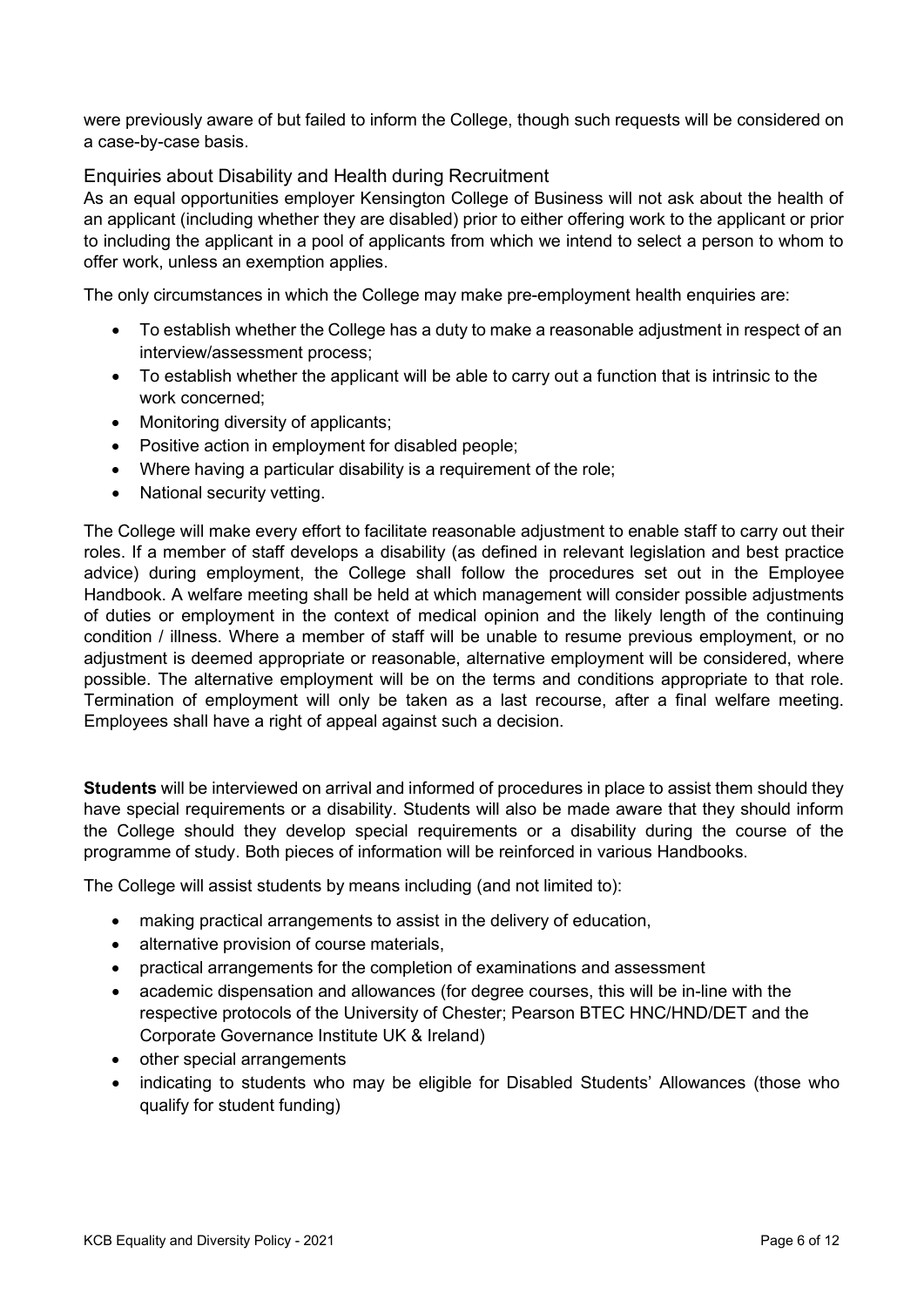#### <span id="page-6-0"></span>Gender Reassignment

The College will not discriminate against anyone because they have changed, or are undergoing a change of sex (transsexual) and will support students and staff for whom gender reassignment grounds apply.

#### <span id="page-6-1"></span>Race

The College does not accept any form of racial discrimination against any member of staff, job applicant, student, or prospective student because of their race or perceived race, colour, nationality (including citizenship), ethnic or national background, or religious beliefs.

All members of the College community have a duty to make sure that their working and learning environment is free from prejudice and victimisation.

#### <span id="page-6-2"></span>Sex

The College will not treat any member of staff, job applicant, student, or prospective student less favourably because of their gender, whether they are male or female.

#### <span id="page-6-3"></span>Sexual orientation

The College recognises that many lesbian, gay and bi-sexual people experience exclusion in social, academic and work related activities, and it will continue to work towards an environment when all people feel able to be open, should they choose, about their sexuality.

The College takes seriously the new rights under the Civil Partnership Scheme for staff and students.

#### <span id="page-6-4"></span>Religion or beliefs

The College will not discriminate against any member of staff, job applicant, student, or prospective student because of cultural or religious beliefs or perceived beliefs. Where cultural or religious needs may conflict with existing working or learning requirements, the College will make adaptations, where practicable, to meet those needs (for example, prayer times, dress codes or religious holidays). We will encourage interaction with the student body and representatives to come to mutually agreeable arrangements.

All members of the College are expected to take account of the rights and reasonable sensitivities of others in pursuing their own observance; religious beliefs will not be used to justify negative treatment of others.

## <span id="page-6-5"></span>**Students**

#### <span id="page-6-6"></span>Admissions

All recruitment materials shall use appropriate language. Prospective students shall be given realistic guidance on the costs they can expect to pay and of the financial support arrangements available to them, where relevant.

The College shall issue Offers in accordance with its Admission Policy, but wish to highlight the particular importance of requests for sponsorship for Student visa applications by non-EEA international students. These are not subject to the same admissions criteria but are basedon the College's interpretation of Home Office / UK Visa and Immigration policy guidance.

The College shall periodically review its policies and procedures to ensure that they continue to support the College's mission and strategic objectives, that they remain current and valid in the light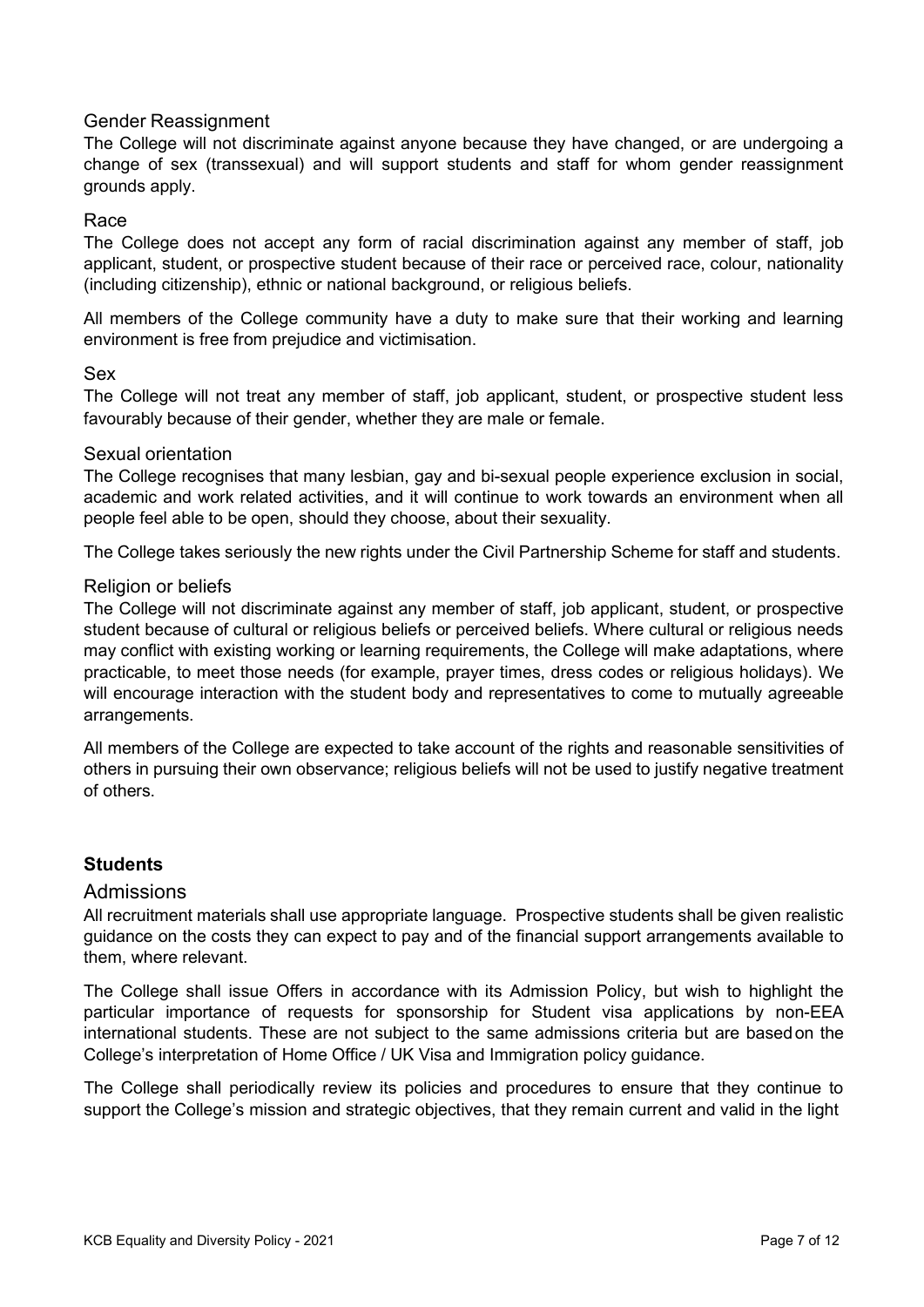of changing circumstances and that they meet all external requirements, including adherence to equalities legislation.10

Where an applicant has reason to believe that their application has not been handled fairly, objectively or in accordance with the procedures described above and/or in the Admissions Policy, the applicant can firstly request an explanation from admissions staff and, where the explanation given is not considered sufficient (or a complaint involves the member of admission staff) the applicant should write to the Registrar setting out their reasons.

The College does not positively promote applications for under-represented groups within our student cohort, as is reasonable for a small educational institution. It is not within the scope of the College to redress prevalence of admissions for male students as opposed to female from some of our most successful international recruiting markets, for example, which are often based on ingrained cultural norms. Similarly, within the resources available to the College, it is not realistic to expect the production of targeted marketing materials towards under-represented groups. It is our stated aim to produce universal marketing materials which are equally applicable to all and certainly not to reinforce barriers to equal opportunities where they might already exist.

The College has not yet had to apply secondary admissions criteria to applicants with comparable academic qualifications where courses are over-subscribed. In such cases the College would reserve the right to make a judgement including, for example:

- Indirectly related issues- demonstrable commitment to study (and particularly study in English), value to the student cohort (which could be demonstrated by extracurricular activities, etc.).
- ability (making a judge on relative levels of a ability above the entry criteria) English language ability, prior qualifications

Where such judgements are required they will only be undertaken by Senior Admissions staff, and the College shall commit to reviewing admissions criteria and trends more frequently (as a guide, once per intake) to ensure that judgements are made fairly, transparently and without inadvertent breach of equality.

## <span id="page-7-0"></span>Attendance and Progress

The College maintains a single policy of monitoring attendance and progress, but there are notable differences for home/EEA nationals/non-Student Visa routes and those under sponsorship as on a Student Visa. This is under the direct requirements of the UK Visa and Immigration who have specific rules regarding required level of attendance and permitted number of resits for those on a Student Visa.The College currently has no discretion as regards sponsorship duties, but commits to ensuring that applicants and students under Student Visa are clearly informed of the requirements and any subsequent changes.

#### <span id="page-7-1"></span>**Curriculum**

The College is committed to the promotion of equality of opportunity with respect to programme content, approaches to teaching and learning, assessment methods and the structure and timetabling of courses of study. It shall aim to ensure that documents such as module study guides and programme handbooks, teaching materials and assessments reflect the aims of this Policy and can be made available in alternative formats, on request.

<sup>&</sup>lt;sup>10</sup> With particular reference to the Equality Act 2010, Part 6 - Education: <http://www.legislation.gov.uk/ukpga/2010/15/data.pdf>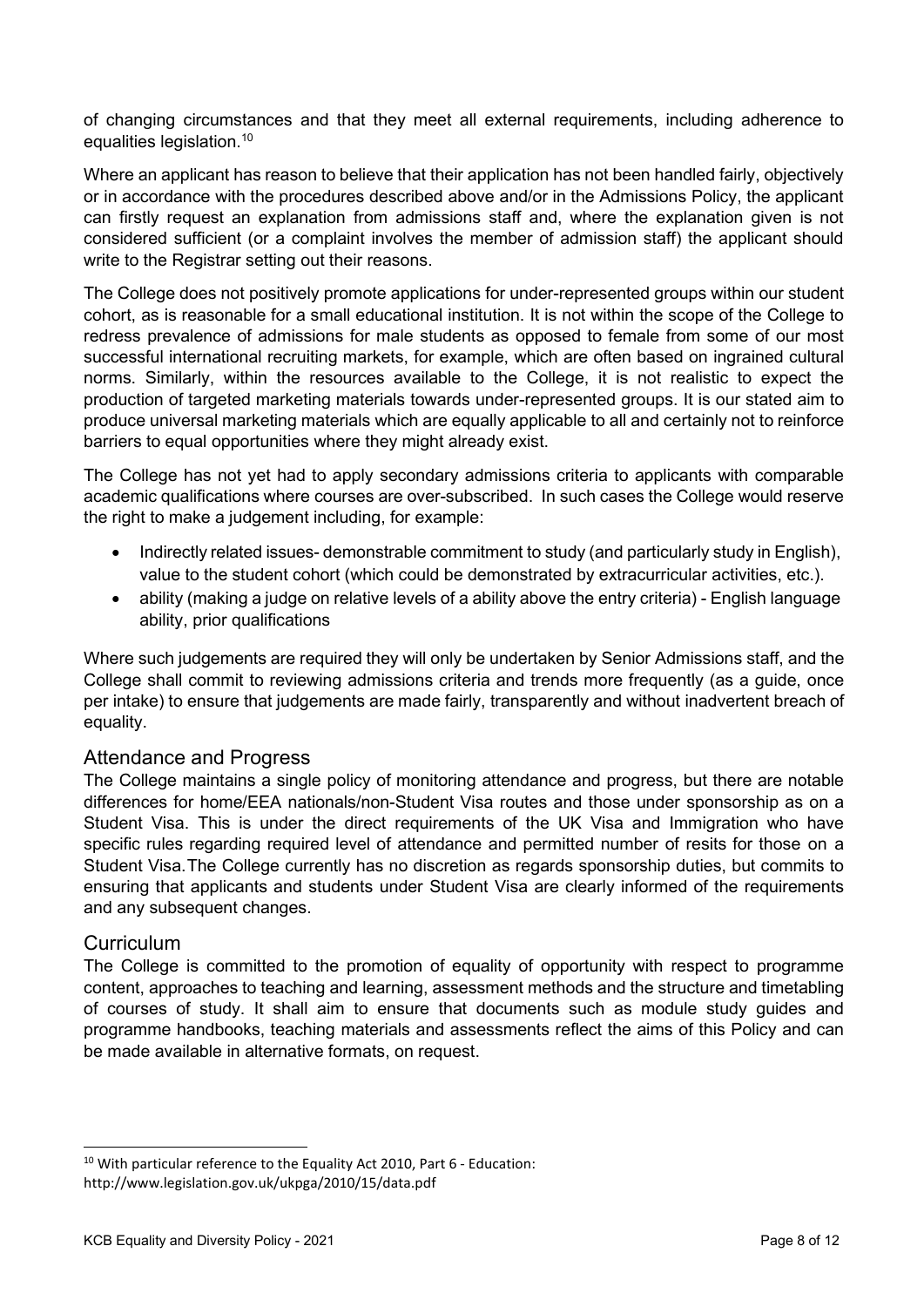The College shall aim to offer courses which are relevant, interesting and accessible to all persons, irrespective of gender or age, and from a wide range of social and cultural backgrounds. We will look to engage with student representatives for feedback on course content.

The College is aware of an imbalance between admissions of male and female students and has a continuing policy of ensuring that assessments are designed so that topics are not 'male orientated'.

## <span id="page-8-0"></span>**Teaching**

All staff and students of the College shall use language which is appropriate and is not gratuitously chosen in order to cause offence in the course of teaching and learning and in support of teaching and learning. However, it is fundamental principle of academic freedom that reasoned argument may be employed to test and challenge views, opinions and assertions of all kinds, and in no circumstances may this Policy be used to discourage or prevent the exercise of legally protected freedom of speech.<sup>11</sup>

## <span id="page-8-1"></span>Assessment

The College's objective is to provide a fair method of assessment to ensure equality of treatment and opportunity for all of its students.

Appropriate and flexible arrangements shall be made for students with known disabilities and/or specific learning difficulties in the assessment and examination process, as detailed above.

The College aims to ensure that work is assessed without bias, by ensuring that all assignment and examinations are submitted for anonymous marking, as set out in the Academic Policy.

#### <span id="page-8-2"></span>Services and Facilities

The College is committed to access by all of its students in groups or as individuals to the central services it provides and the facilities it offers. Services and facilities shall only be withheld from students on the basis of clear policies relating to debtors and/or disciplinary action in the Fees and Refunds and Student Welfare and Conduct Policies, respectively.

#### <span id="page-8-3"></span>Health and Safety

The enforcement of reasonable health and safety requirements shall not constitute discrimination.

## <span id="page-8-4"></span>**Employees**

All employees are given an Employee Handbook which clearly states the rights and requirements as regards equality and diversity.

#### <span id="page-8-5"></span>**Training**

All College staff dealing with students shall be made aware of this Policy, which shall be supplemented by basic training appropriate to their role in the College.

#### <span id="page-8-6"></span>Harassment and Bullying

Allegations of harassment and bullying are regarded extremely seriously and may be grounds for disciplinary action, in accordance with the College's respective Student / Employee Policies.

#### <span id="page-8-7"></span>Equal pay

The College supports the principle of equality of opportunity in employment and believes that staff should receive equal pay for the same or broadly similar work, for work rated as equivalent and for work of equal value, regardless of gender (including staff who have undergone gender re-assignment).

<sup>11</sup> With particular reference to[: http://www.legislation.gov.uk/ukpga/1986/61, "](http://www.legislation.gov.uk/ukpga/1986/61)Education (No. 2) Act 1986, Part IV: Freedom of speech in universities, polytechnics and colleges" (Link: 03/09/2013)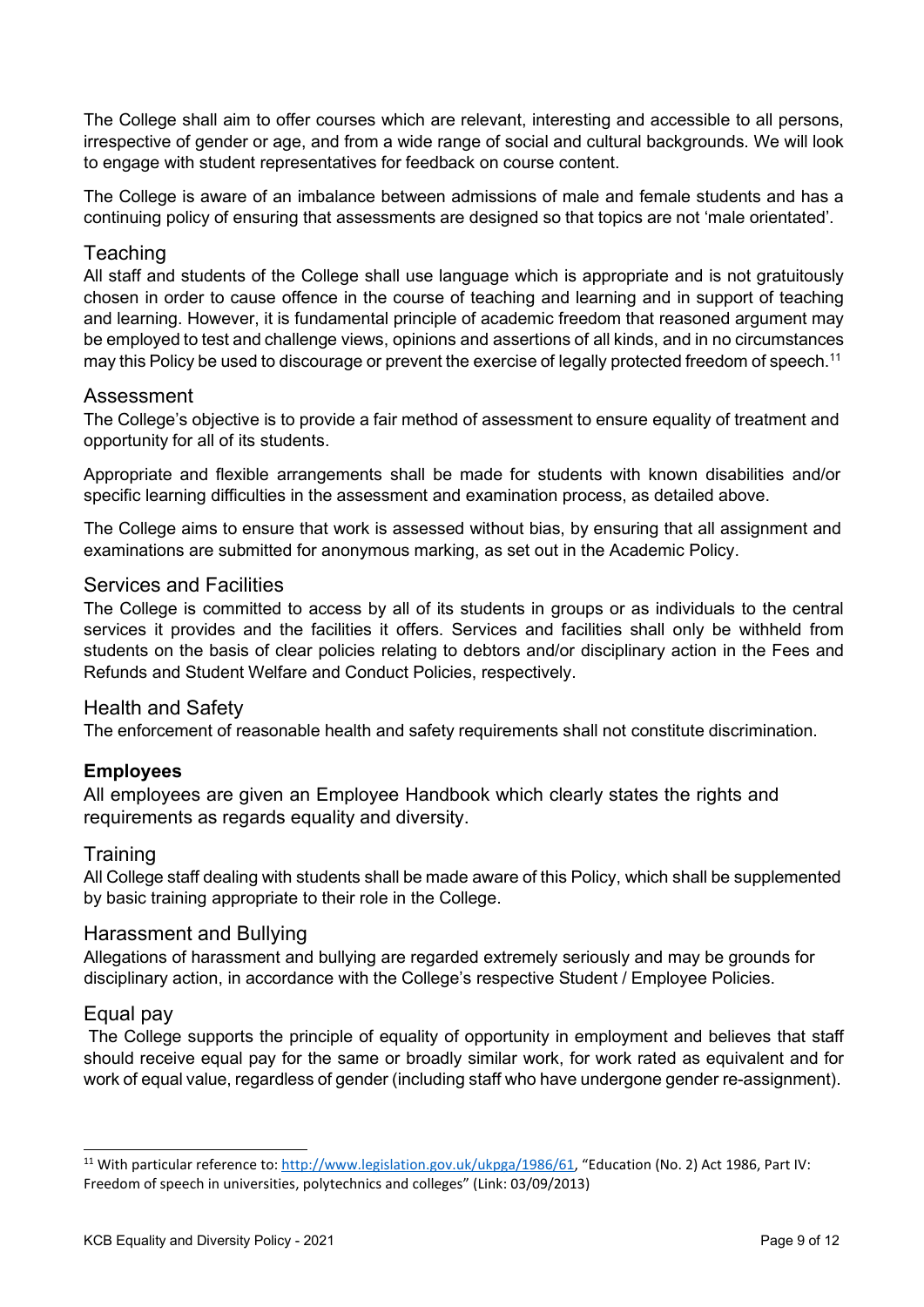## <span id="page-9-0"></span>Job descriptions

All members of staff have a job description, which outlines the main duties of their role within the College.

If an employee changes roles during their employment they will be given a job description for their new role.

## <span id="page-9-1"></span>Appraisals

The College operates an annual staff appraisal process in which all members of staff are required to participate. Managers will use this process to give feedback to individuals and provide clear guidance on their area of work.

#### <span id="page-9-2"></span>Training, development and promotion

All members of staff are encouraged to take part in staff development, where relevant. Development opportunities are communicated by a variety of means across the College but the appraisal process provides an opportunity to agree development activities and review progress.

#### <span id="page-9-3"></span>Work-life balance

The College recognises, accepts and values staff members' different needs including care responsibilities and personal development. The College has a number of policies covering work-life balance and family friendly options including; maternity, paternity, adoption leave and pay, parental leave and special leave, found in the Employee Handbook.

#### <span id="page-9-4"></span>**Confidentiality**

The College will protect the confidentiality of any equal opportunities monitoring data on staff or students, and will safeguard any information disclosed voluntarily within the regulations set by the General Protection Data Regulations. The information will be used for statistical purposes only and the College will safeguard the confidentiality of personal information disclosed.

## <span id="page-9-5"></span>**Staff Recruitment and Selection**

#### <span id="page-9-6"></span>Advertisement

The College will advertise posts outlining the relevant skills, qualifications, knowledge, competencies, and experience necessary for the job in order to attract the best applicants, unless it is to take positive action to welcome applications from groups which do not usually apply, or are underrepresented in the workforce or in the grade being advertised.

When positive action is appropriate and in response to meeting the needs of a particular group who may be under-represented, the College will consider placing advertisements in appropriate publications.

Any external recruitment provider will be vetted and used only if its practices are compliant with the College's policies regarding equal opportunities.

#### <span id="page-9-7"></span>Short listing and Interviews

The College will produce a short-list of job applicants who, from the evidence available, appear to have the necessary skills and competencies in relation to criteria stipulated in the job description/person specification.

The College will ensure that all members of staff who are involved in short-listing or in interviewing job applicants (or other selection processes) are made aware of the College's policies on equality and diversity, and act in accordance with them.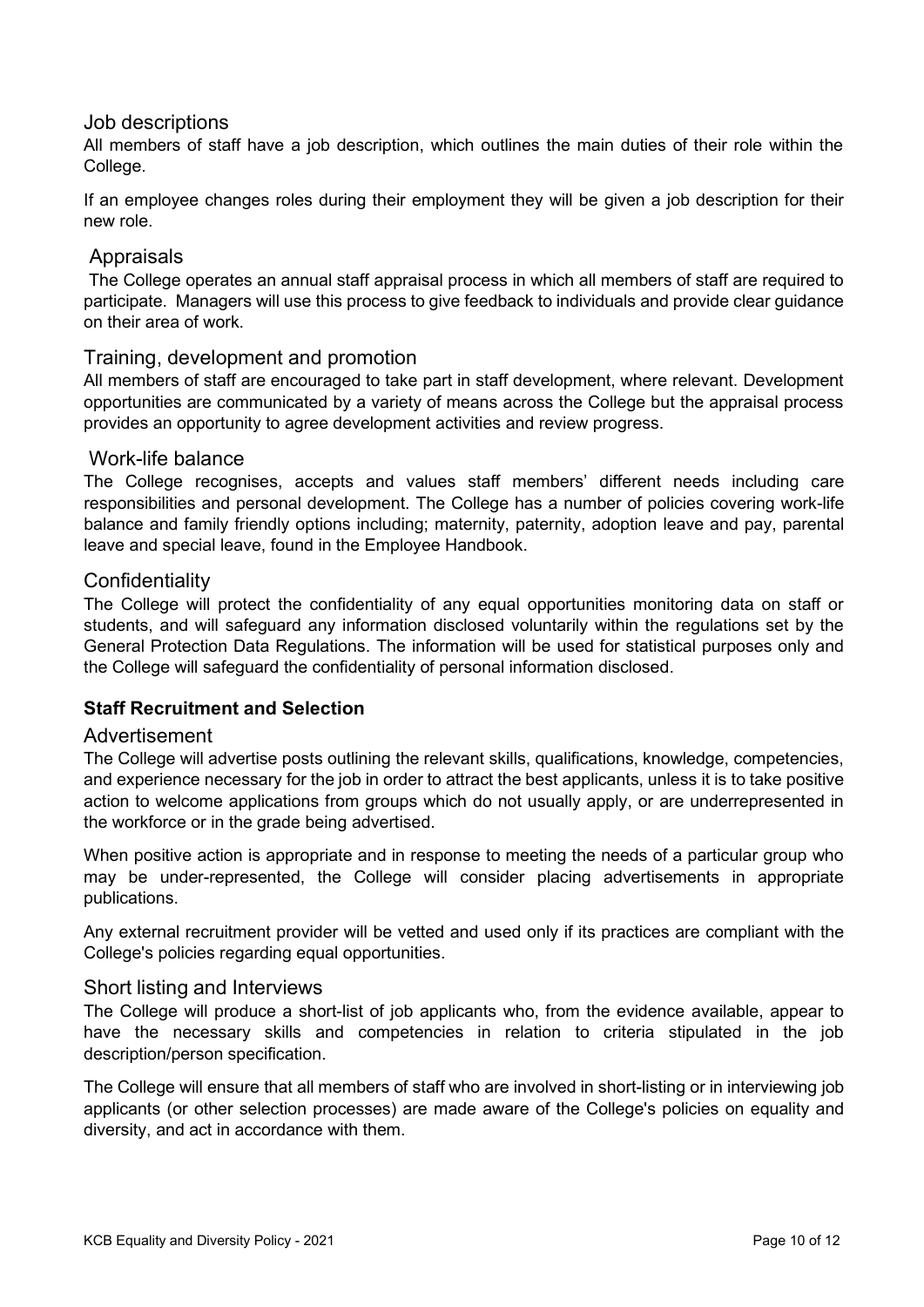## <span id="page-10-0"></span>**Responsibilities for Implementing the Policy**

## <span id="page-10-1"></span>Equality & Diversity Advisory Group

This group chaired by the Director have overarching responsibilities for:

- Overseeing the compliance with all Equality Legislation
- Promoting the delivery of positive equality actions across the College
- Updating the Academic Board and the Board of Governors on equality issues and compliance

## <span id="page-10-2"></span>Members of Staff

All members of staff have the responsibility to:

- comply with this Policy and co-operate with their Line Managers
- treat others with respect at all times
- actively discourage discriminatory behaviour/practice
- participate in training and wider learning opportunities to eliminate prejudice and extend good practice.

#### <span id="page-10-3"></span>**Students**

All students are provided with information about Equality and Diversity in the Student Handbook at enrolment, and are expected to be aware of the Equality and Diversity Policy and to abide by its principles. In particular they should:

- treat everyone with respect and dignity, whatever their background
- avoid degrading and stereotypical images or such references to minority groups
- treat other students as individuals and refrain from discriminatory or harassing behaviour which relates to current or historical conflict between people of different racial group.

#### <span id="page-10-4"></span>**Breach of Policy**

Complaints of discrimination on the grounds of the areas covered by this policy should be brought using the appropriate Grievance Procedures for staff (*reference*: Employee Handbook) or Complaints procedure for students (*reference:* Student Welfare and Conduct Policy).

If staff have any concerns they should speak to their line manager informally in the first instance. If a member of staff wishes to make a formal complaint, they should refer to the grievance procedure or the bullying and harassment policy and procedures, detailed in the Employee Handbook, as appropriate.

Any student or member of staff- current, prospective or former, or those directly or indirectly involved with them should feel encouraged to bring any concerns they have to the attention of the management of the College. This can be done formally (in writing) or informally (either in writing or in person) and either confidentially or not, depending on the nature and seriousness of the matter.

Any complaint or report of suspected breach of equality policy will be dealt with seriously.

#### <span id="page-10-5"></span>**Enhancement**

The College commits to the following areas of improvement as regards equality and diversity:

• Providing clearer means for applicants to inform the College of any obstacles overcome during prior education which can be taken into account in the admissions decision